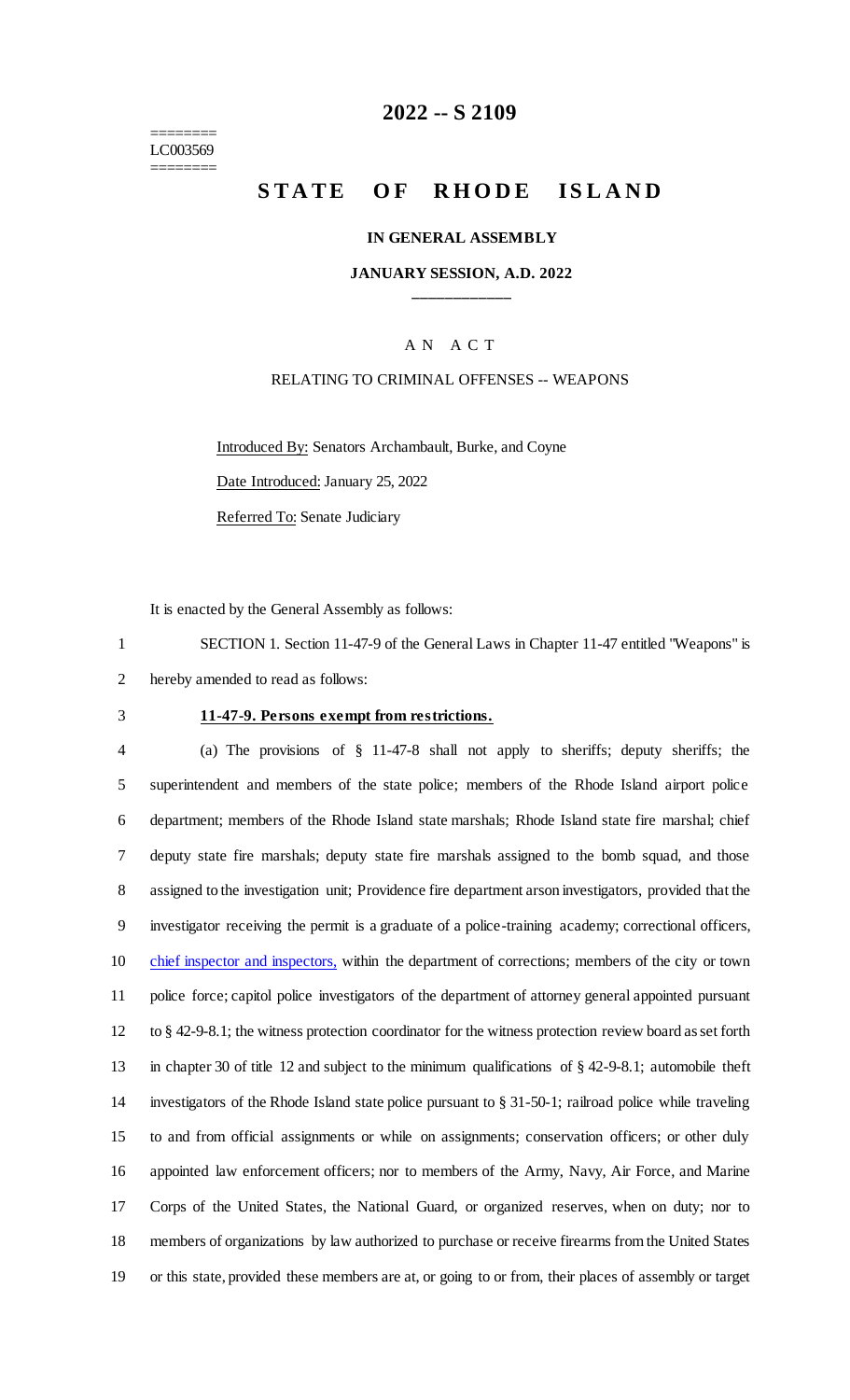practice; nor to officers or employees of the United States authorized by law to carry a concealed firearm; nor to any civilian guard or criminal investigator carrying sidearms or a concealed firearm in the performance of his or her official duties under the authority of the commanding officer of the military establishment in the state of Rhode Island where he or she is employed by the United States; nor to any civilian guard carrying sidearms or a concealed firearm in the performance of his or her official duties under the authority of the adjutant general where he or she is employed guarding a national guard facility, provided, that the commanding officer of the military establishment shall have on file with the attorney general of this state a list of the names and addresses of all civilian guards and criminal investigators so authorized; nor to duly authorized military organizations when on duty; nor to members when at, or going to or from, their customary places of assembly; nor to any individual employed in the capacity of warden, associate warden, major, captain, lieutenant, sergeant, correctional officer or investigator at any project owned or operated by a municipal detention facility corporation, including the Donald W. Wyatt Detention Facility; nor to the regular and/or ordinary transportation of pistols or revolvers as merchandise; nor to any person while transporting a pistol, or revolvers, unloaded from the place of purchase to their residence; or place of business, from their residence to their place of business or from their place of business to their residence, or to a federal firearms licensee for the purpose of sale, to or from a bona fide gunsmith, or firearms repair facility, to any police station or other location designated as a site of a bona fide "gun buy-back" program, but only if said pistol or revolver is unloaded and any ammunition for said pistol or revolver is not readily or directly accessible from the passenger compartment of such vehicle while transporting same and further provided, that in the case of a vehicle without a compartment separate from the passenger compartment, the firearm or the ammunition shall be stored in a locked container.

 (b) Persons exempted by the provisions of this section from the provisions of § 11-47-8 shall have the right to carry concealed firearms everywhere within this state; provided, that this shall not be construed as giving the right to carry concealed firearms to a person transporting firearms as merchandise or as household or business goods.

 SECTION 2. Section 12-7-21 of the General Laws in Chapter 12-7 entitled "Arrest" is hereby amended to read as follows:

#### **12-7-21. "Peace officer" defined.**

 "Peace officer," as used within this chapter, means the following individuals or members of:

(1) Rhode Island state police;

(2) Any member of a municipal or local police department;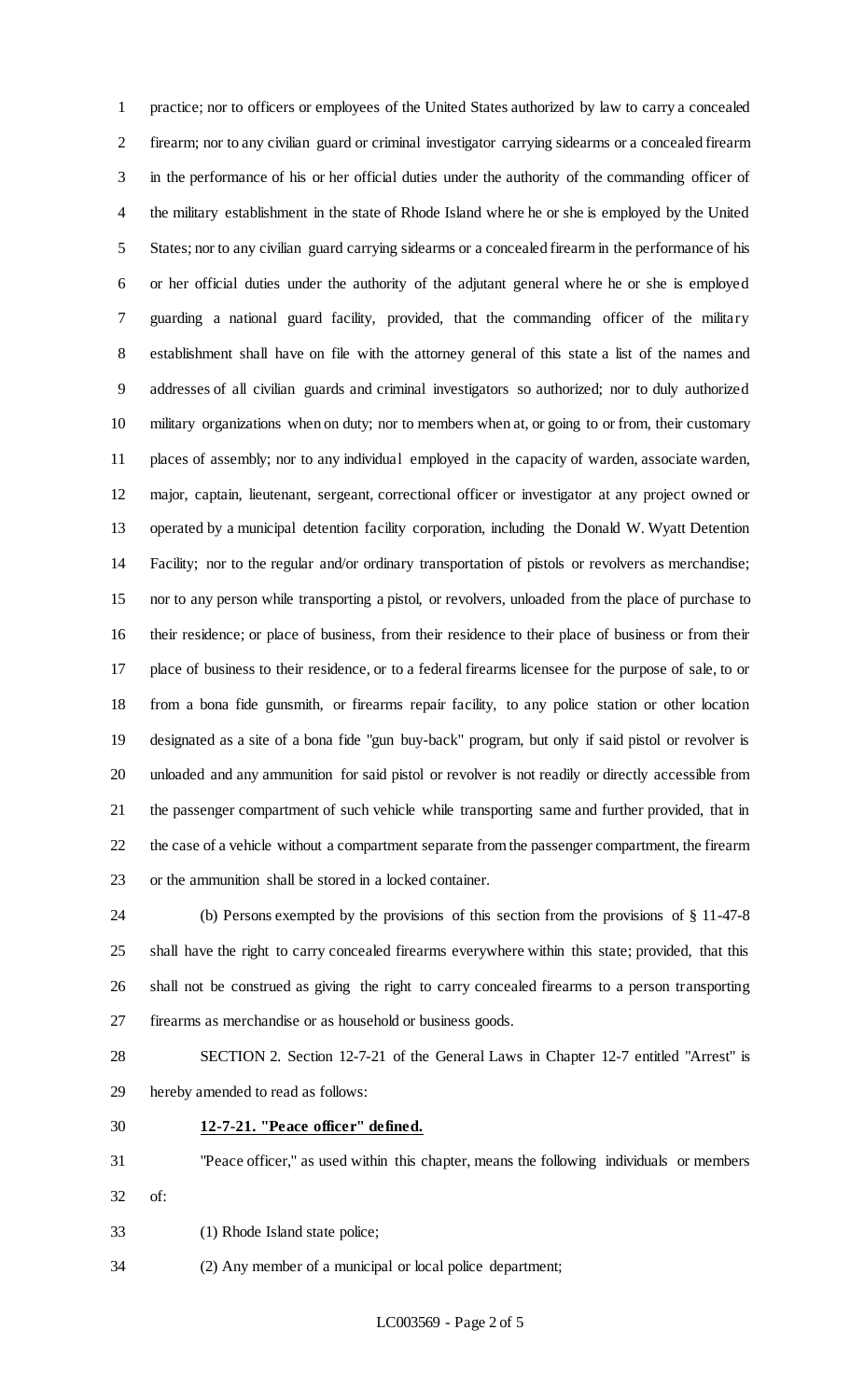| $\mathbf{1}$ | (3) Rhode Island airport corporation police;                                                           |
|--------------|--------------------------------------------------------------------------------------------------------|
| 2            | (4) Rhode Island park police;                                                                          |
| 3            | (5) Rhode Island capitol police;                                                                       |
| 4            | (6) Rhode Island conservation officers;                                                                |
| 5            | (7) Rhode Island department of environmental management officers;                                      |
| 6            | (8) Rhode Island fire marshals;                                                                        |
| 7            | (9) Brown University police officers;                                                                  |
| 8            | (10) University of Rhode Island campus police officers;                                                |
| 9            | (11) Rhode Island College campus security;                                                             |
| 10           | (12) Campus security at the Community College of Rhode Island;                                         |
| 11           | (13) Rhode Island sheriff's department;                                                                |
| 12           | (14) The investigators of the department of attorney general appointed pursuant to § 42-9-             |
| 13           | 8.1;                                                                                                   |
| 14           | (15) Any federal law enforcement officer;                                                              |
| 15           | (16) Correctional investigators, chief inspector and inspectors within the office of                   |
| 16           | inspections, and correctional officers of the Rhode Island department of corrections;                  |
| 17           | (17) The witness protection coordinator of the department of attorney general;                         |
| 18           | (18) The warden, associate wardens, majors, captains, lieutenants, sergeants, correctional             |
| 19           | officers and investigators employed by a project operated by a municipal detention facility            |
| 20           | corporation, including, but not limited to, the Donald W. Wyatt Detention Facility; provided, such     |
| 21           | parties listed in this subsection (18) herein shall be deemed to be peace officers while in            |
| 22           | performance of their duties for the municipal detention facility only, and shall not be deemed to be   |
| 23           | peace officers at any time when they are not in performance of said duties;                            |
| 24           | (19) Retired non-permanent sworn members of any municipal police department shall be                   |
| 25           | deemed to be peace officers only while in the performance of their duties for any municipal police     |
| 26           | department, and shall be permitted to carry their firearm while in the performance of their duties     |
| 27           | for the municipal police department, and shall be subject to in-service training requirements of title |
| 28           | 42, chapter 28;                                                                                        |
| 29           | $(20)$ Auto theft investigators appointed pursuant to § 31-50-1;                                       |
| 30           | (21) Providence fire department arson investigators; provided, that the arson investigator             |
| 31           | is a graduate of a police-training academy; and                                                        |
| 32           | (22) Rhode Island School of Design police officers.                                                    |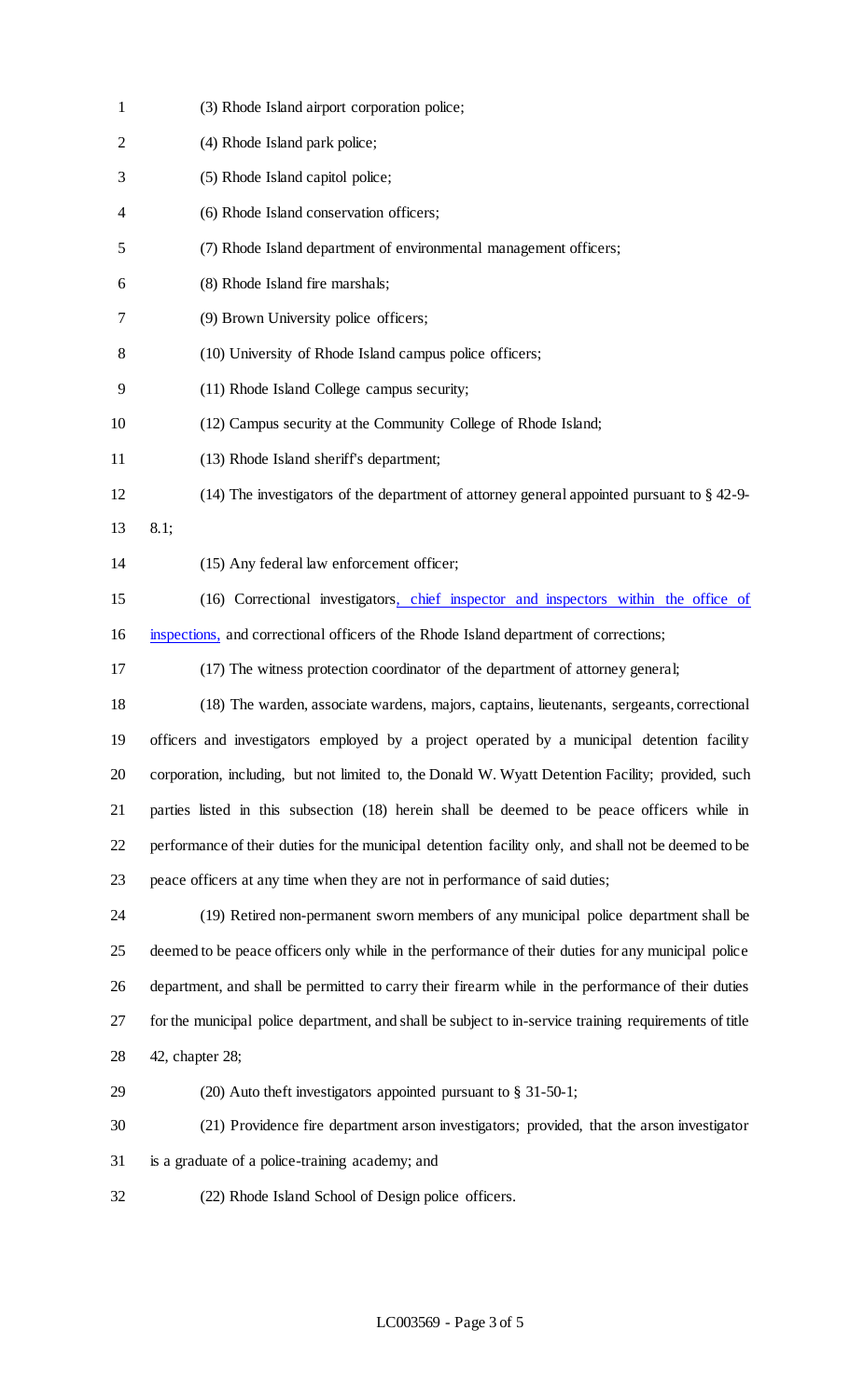1 SECTION 3. This act shall take effect upon passage.

======== LC003569 ========